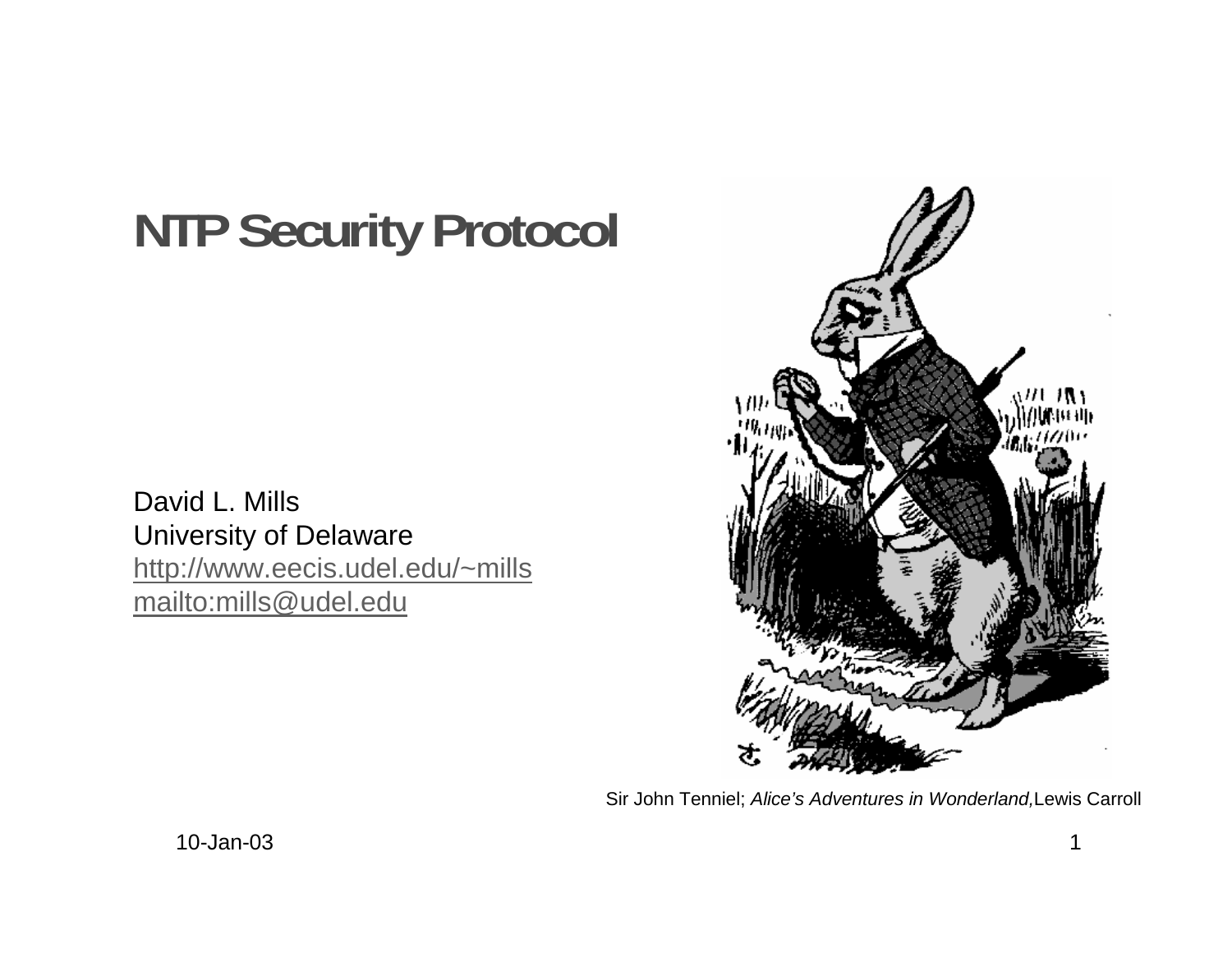

- o It must interoperate with the existing NTP architecture model and protocol design. In particular, it must support the symmetric key scheme described in RFC-1305.
- o It must provide for the independent collection of cryptographic values and time values. A NTP packet is accepted for processing only when the required cryptographic values have been obtained and verified and the NTP header has passed all sanity checks.
- o It must not significantly degrade the potential accuracy of the NTP synchronization algorithms. In particular, it must not make unreasonable demands on the network or host processor and memory resources.
- o It must be resistant to cryptographic attacks, specifically those identified in the security model above. In particular, it must be tolerant of operational or implementation variances, such as packet loss or misorder, or suboptimal configurations.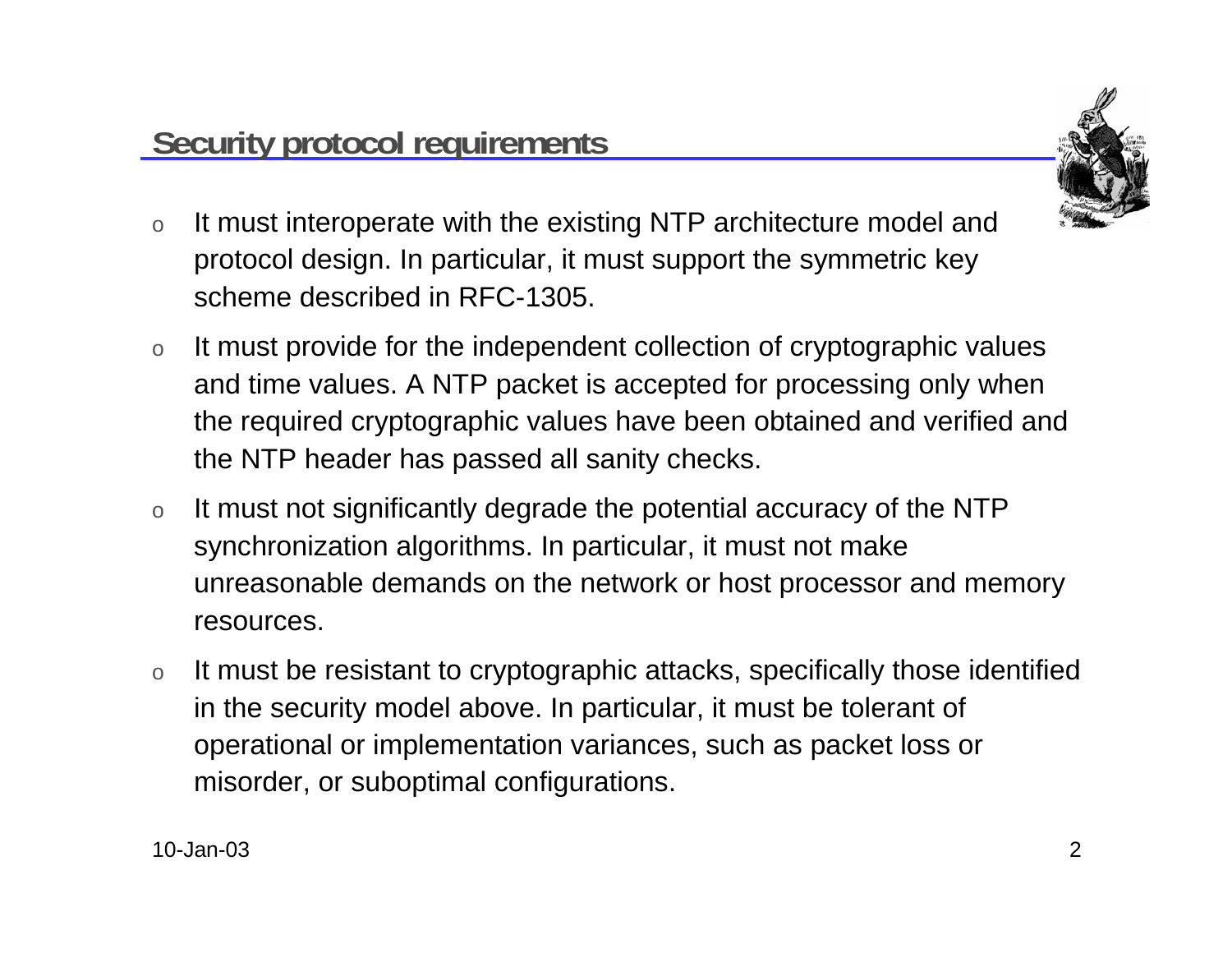### **Security protocol requirements (continued)**



- oIt must build on a widely available suite of cryptographic algorithms, yet be independent of the particular choice. In particular, it must not require data encryption other than incidental to signature and cookie encryption operations.
- o It must function in all the modes supported by NTP, including server, symmetric and broadcast modes.
- o It must not require intricate per-client or per-server configuration other than the availability of the required cryptographic keys and certificates.
- o The reference implementation must contain provisions to generate cryptographic key files specific to each client and server.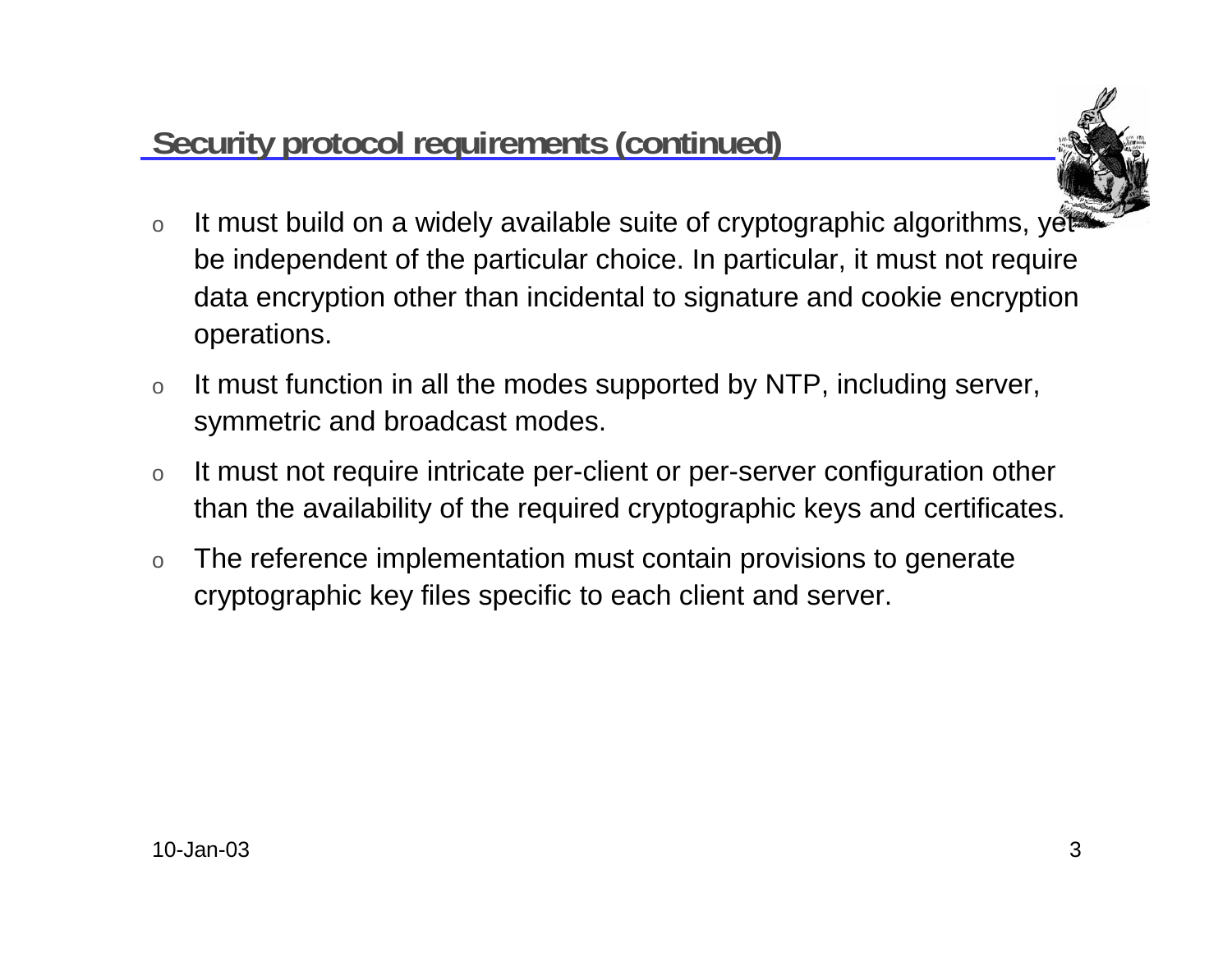

- o NTP and Autokey protocols work independently for each client, with tentative outcomes confirmed only after both succeed.
- o Public keys and certificates are obtained and verified relatively infrequently using X.509 certificates and certificate trails.
- oSession keys are derived from public keys using fast algorithms.
- o Each NTP message is individually authenticated using session key and message digest (keyed MD5).
- o A proventic trail is a sequence of NTP servers each synchronized and cryptographically verified to the next lower stratum server and ending on one or more trusted servers.
- o Proventic trails are constructed from each server to the trusted servers at decreasing stratum levels.
- o When server time and at least one proventic trail are verified, the peer is admitted to the population used to synchronize the system clock.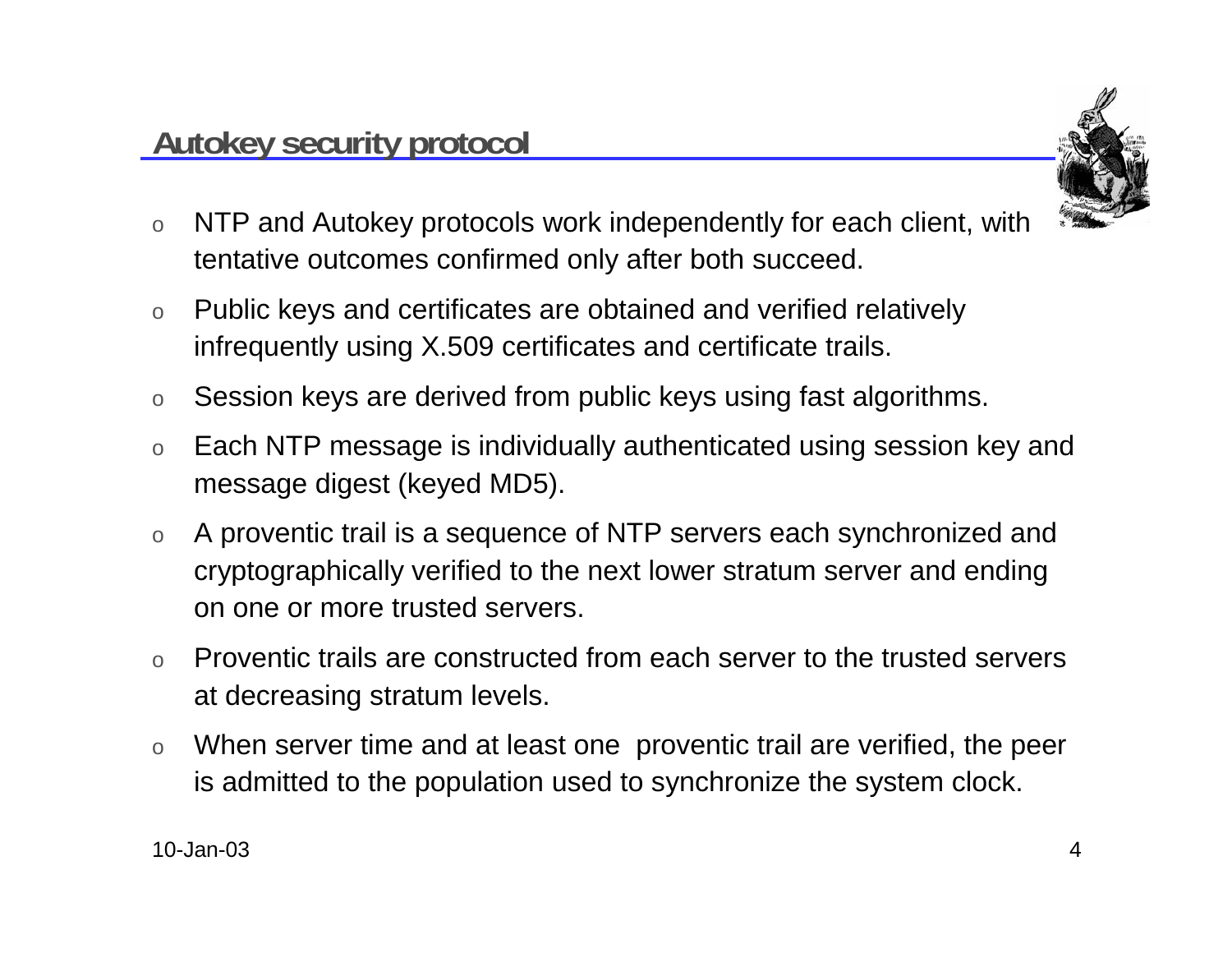

### **NTP protocol header and timestamp formats**



**VN version number (4) Strat stratum (0-15) Poll poll interval (log2) Prec precision (log2)**

**NTP Timestamp Format (64 bits)**

| Seconds (32) | <b>Fraction (32)</b> |  |
|--------------|----------------------|--|
|              |                      |  |

**Value is in seconds and fractionsince 0h 1 January 1900**

#### **NTP v4 Extension Field**

**Extension Field(padded to 32-bit boundary) Field Type Length**

**Last field padded to 64-bit boundary**

**NTP v3 and v4NTP v4 only authentication only**

**Authenticator uses MD5 cryptosum of NTP header plus extension fields (NTPv4)**

10-Jan-03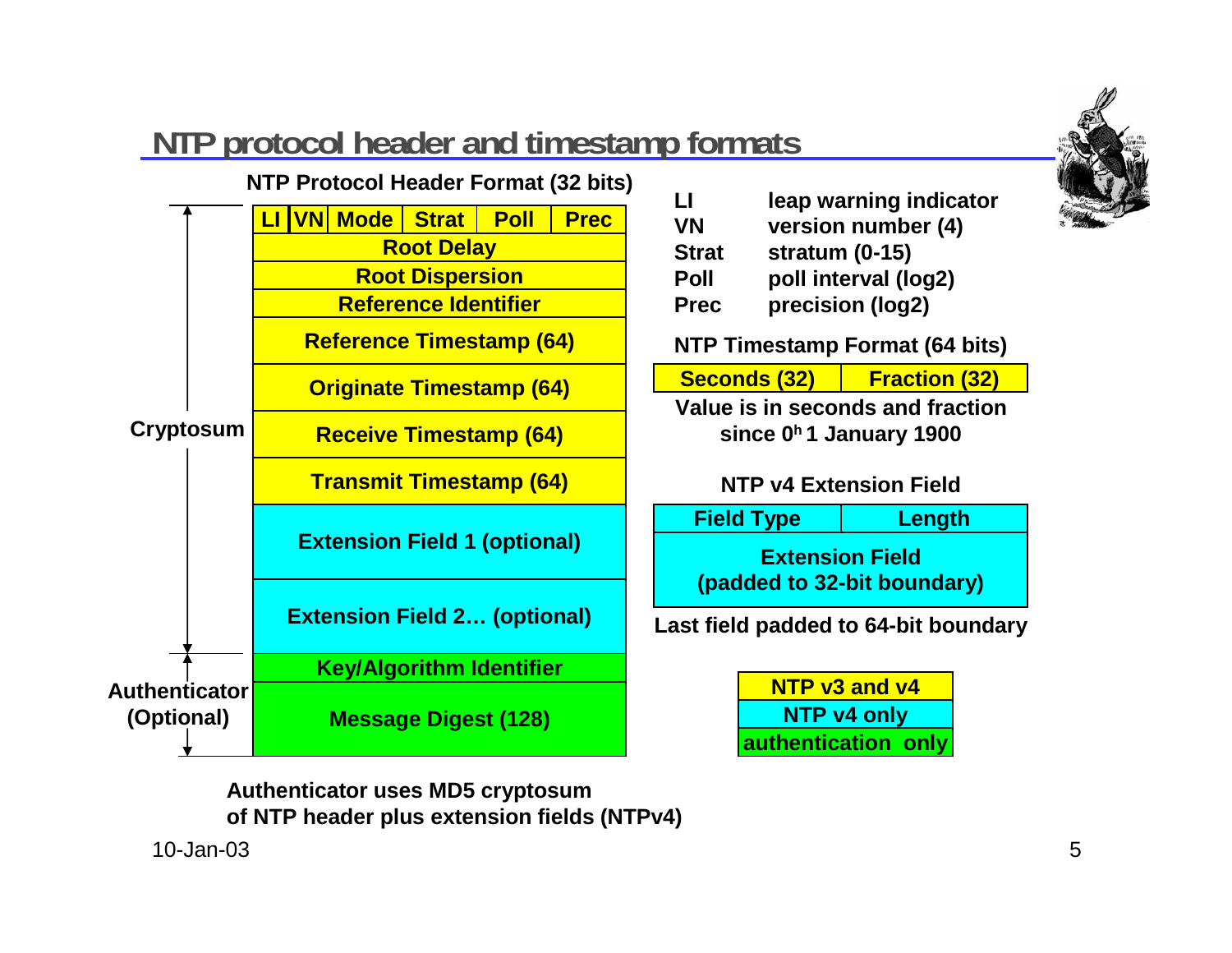### **NTPv4 extension fields**





- o New extension fields format defined for NTP Version 4
	- $\bullet$ Fields are processed in order.
	- •Requests may be transmitted with or without value fields.
	- •Last field padded to 64-bit boundary; all others padded to 32-bit boundary.
	- •Field length covers all payload and padding.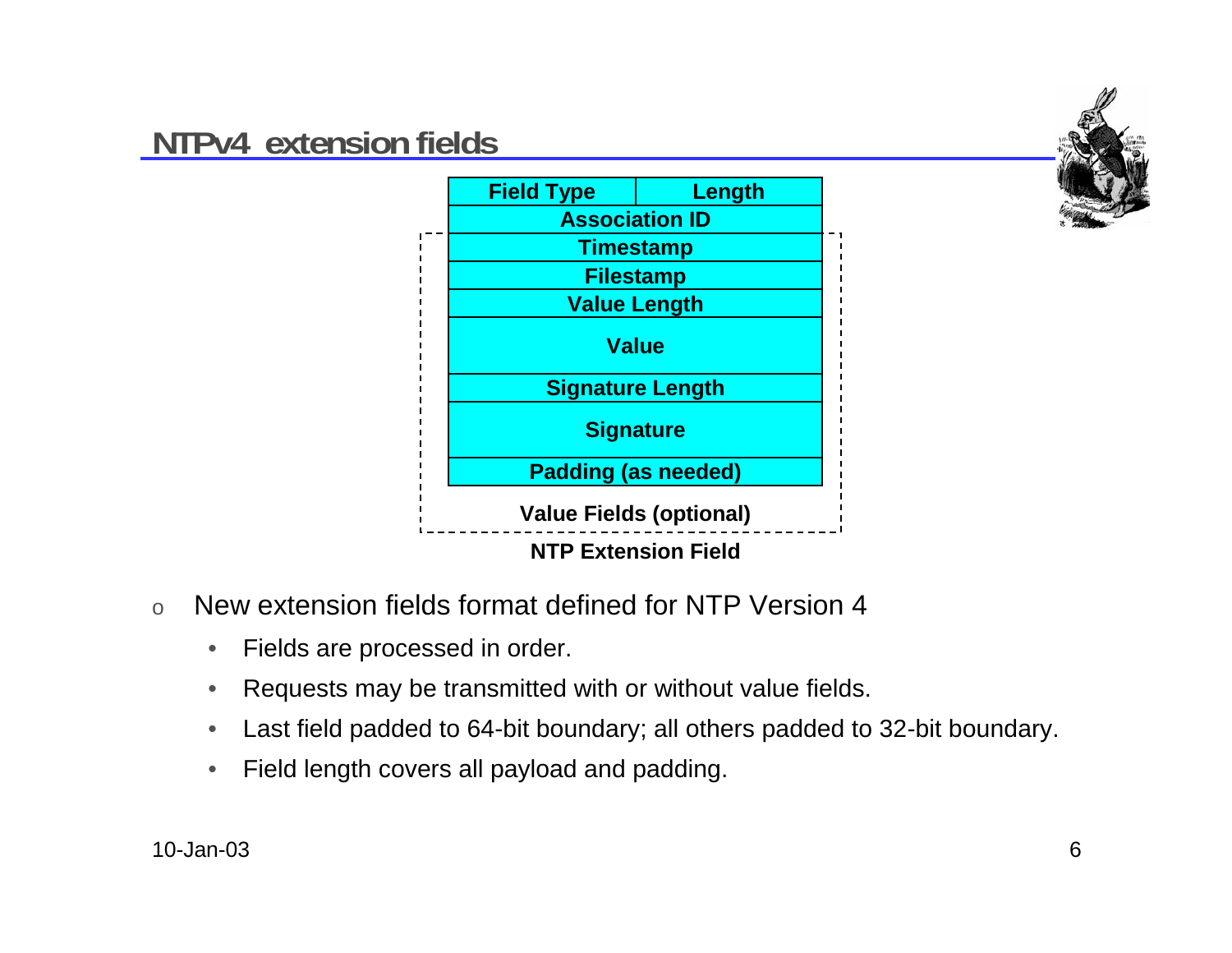

- oNTPv4 session keys have four 32-bit words (16 octets total).
- o The session key value is the 16-octet MD5 message digest of the session key.
- o Key IDs have pseudo-random values and are used only once. A special key ID value of zero is used as a NAK reply.
- o In multicast mode and in any message including an extension field, the cookie has a public value (zero).
- o In client/server modes the cookie is a hash of the addresses and a private value.
- o In symmetric modes the cookie is a random roll; in case both peers generate cookies, the agreed cookie is the EXOR of the two values.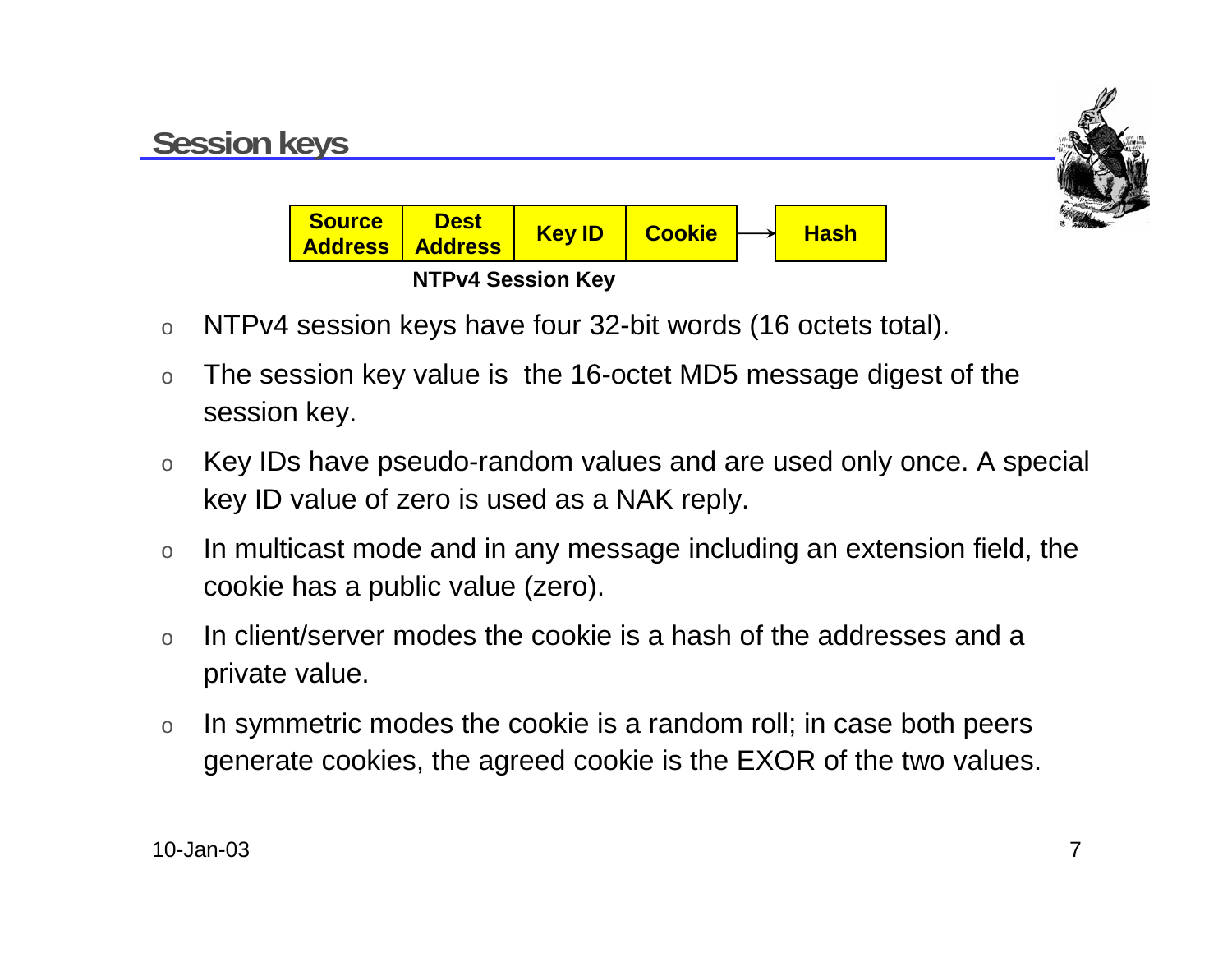

- o The server generates a cookie unique to the client and server addresses and its own private value. It returns the cookie, signature and timestamp to the client in an extension field.
- o The cookie is transmitted from server to client encrypted by the clien public key.
- oThe server uses the cookie to validate requests and construct replies.
- o The client uses the cookie to validate the reply and checks that the request key ID matches the reply key ID.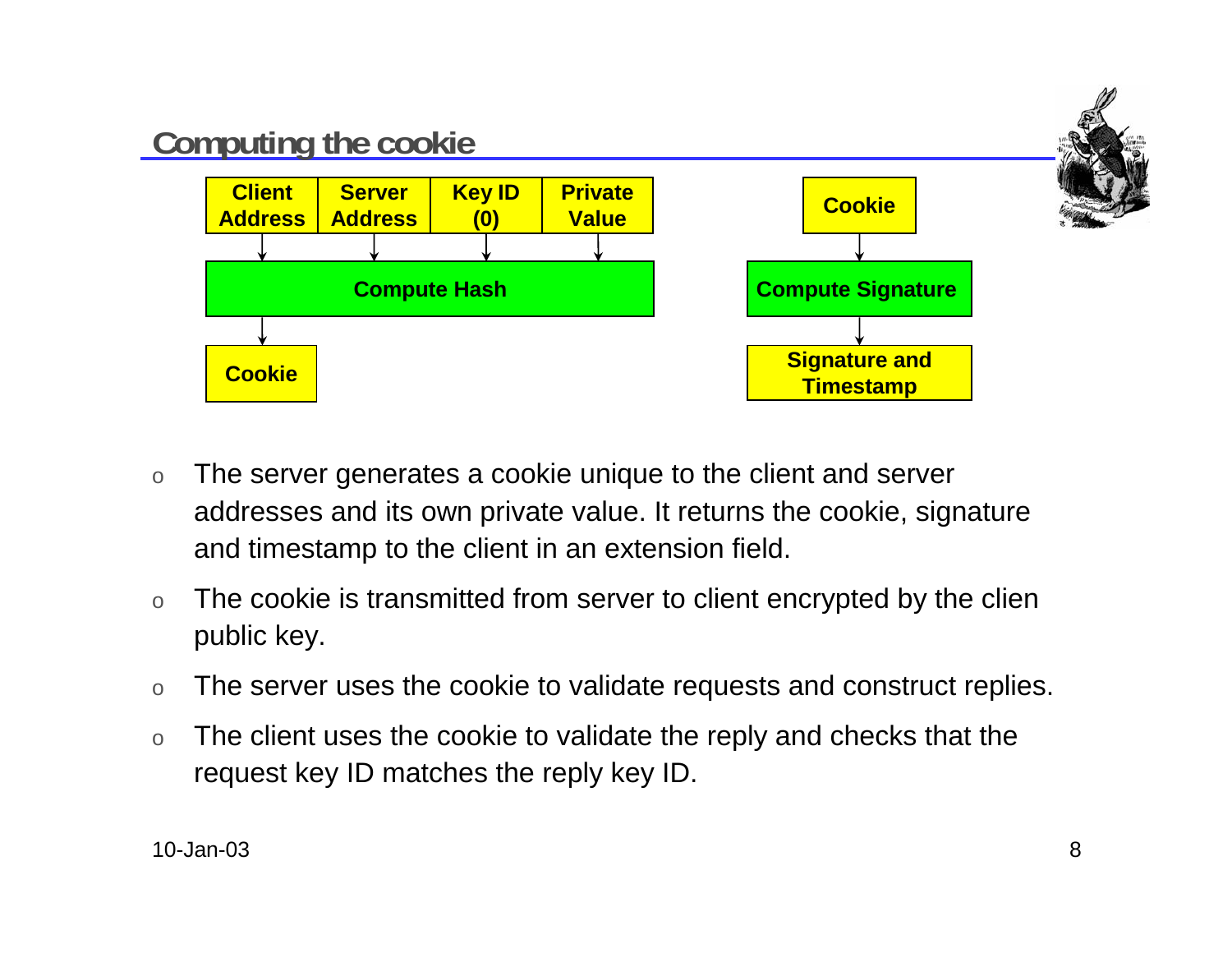

- o The server rolls a random 32-bit seed as the initial key ID and selects the cookie. Messages with a zero cookie contain only public values.
- o The initial session key is constructed using the given addresses, cookie and initial key ID. The session key value is stored in the key cache.
- o The next session key is constructed using the first four octets of the session key value as the new key ID. The server continues to generate the full list.
- o The final index number and last key ID are provided in an extension field with signature and timestamp.

10-Jan-03 $\mathsf 3$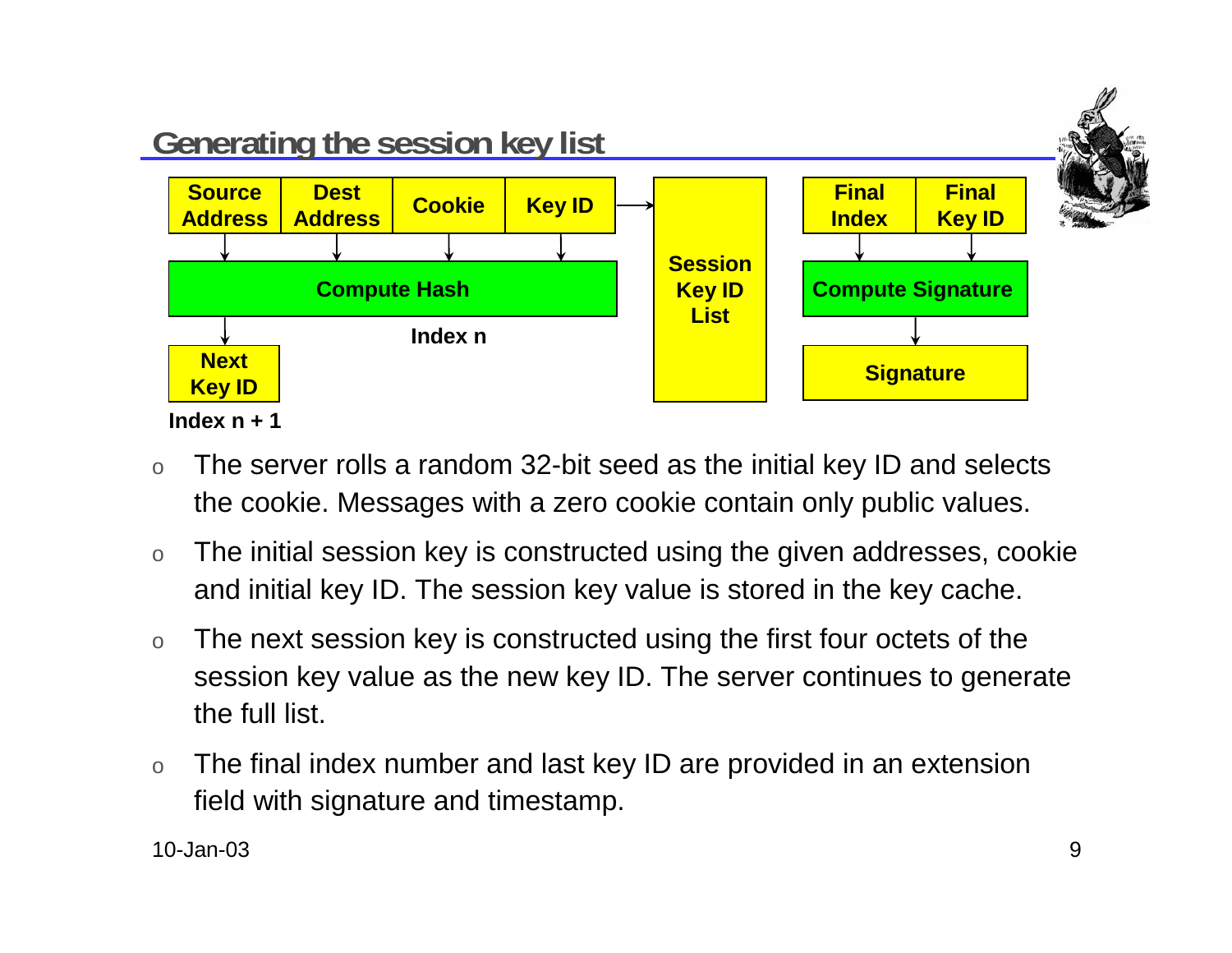

- o The message authenticator code (MAC) consists of the MD5 message digest of the NTP header and extension fields using the session key ID and value stored in the key cache.
- o The server uses the session key ID list in reverse order and discards each key value after use.
- o An extension field containing the last index number and key ID is included in the first packet transmitted (last on the list).
- oThis extension field can be provided upon request at any time.
- oWhen all entries in the key list are used, a new one is generated.

10-Jan-03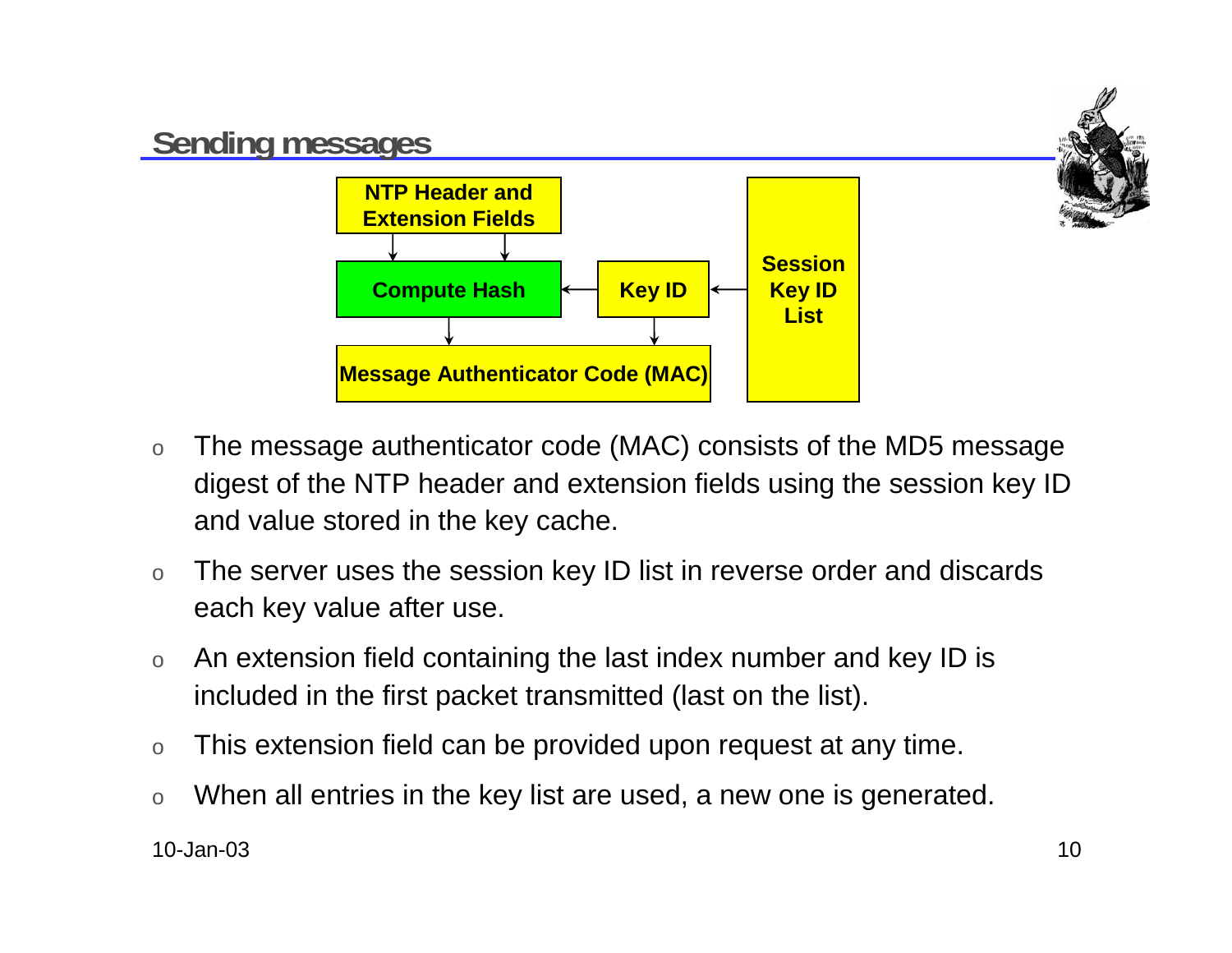

- o The intent is not to hide the message contents, just verify where it came from and that it has not been modified in transit.
- o The MAC message digest is compared with the computed digest of the NTP header and extension fields using the session key ID in the MAC and the key value computed from the addresses, key ID and cookie.
- o If the cookie is zero, the message contains public values. Anybody can validate the message or make a valid message containing any values.
- o If the cookie has been determined by secret means, nobody except the parties to the secret can validate a message or make a valid message.

10-Jan-03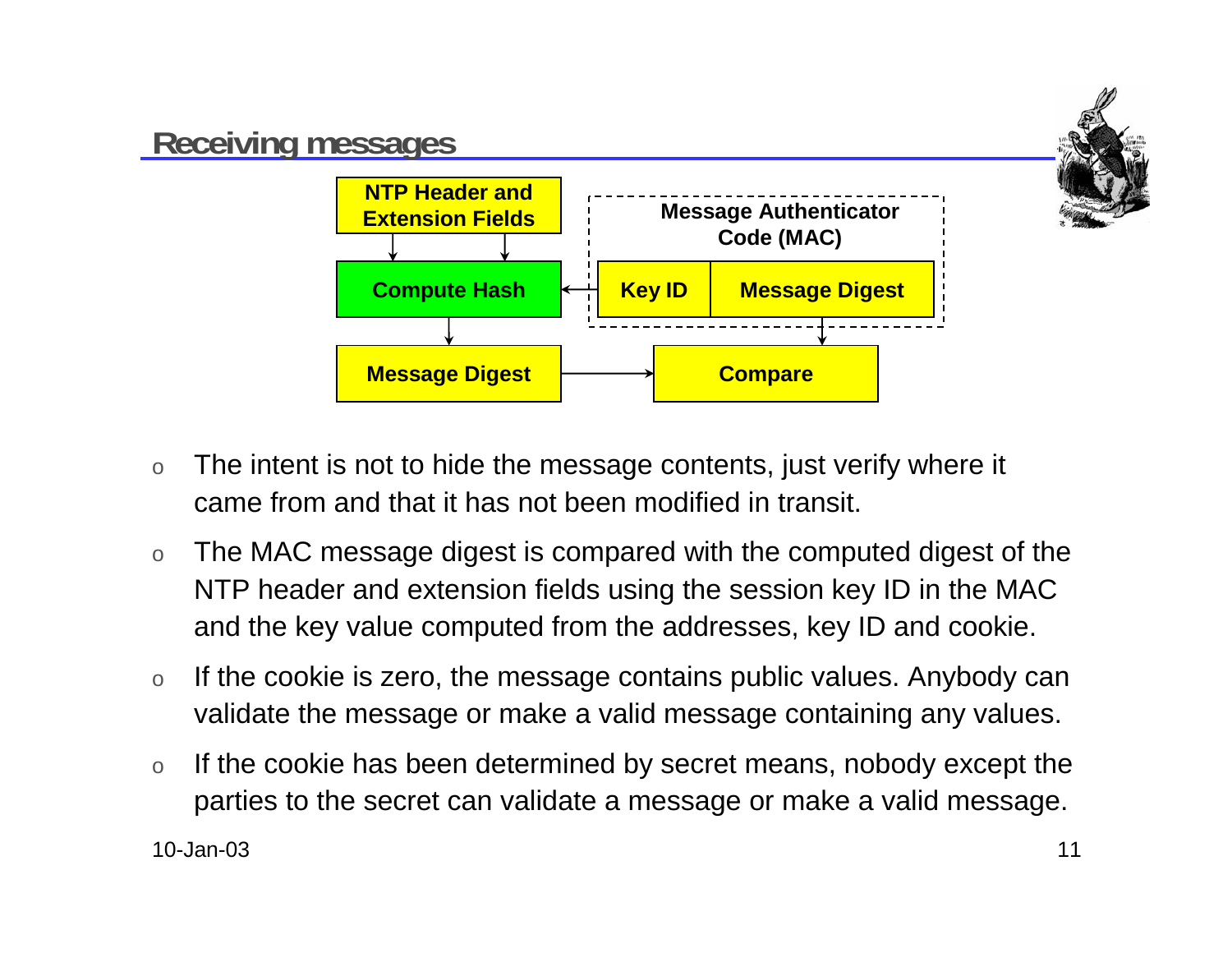



- o Host status word is constructed at initialization time.
	- $\bullet$ Client and server exchange status words with offered identity schemes
	- $\bullet$ Both client and server agree on the same scheme
- o Digest/Signature NID
	- $\bullet$ 16 bits for Network ID of the message digest/signature encryption scheme
- o**Client** 
	- $\bullet$ 8 bits available for client Autokey protocol operations
- o Host
	- $\bullet$ 8 bits available for host Autokey operations and offered identity scheme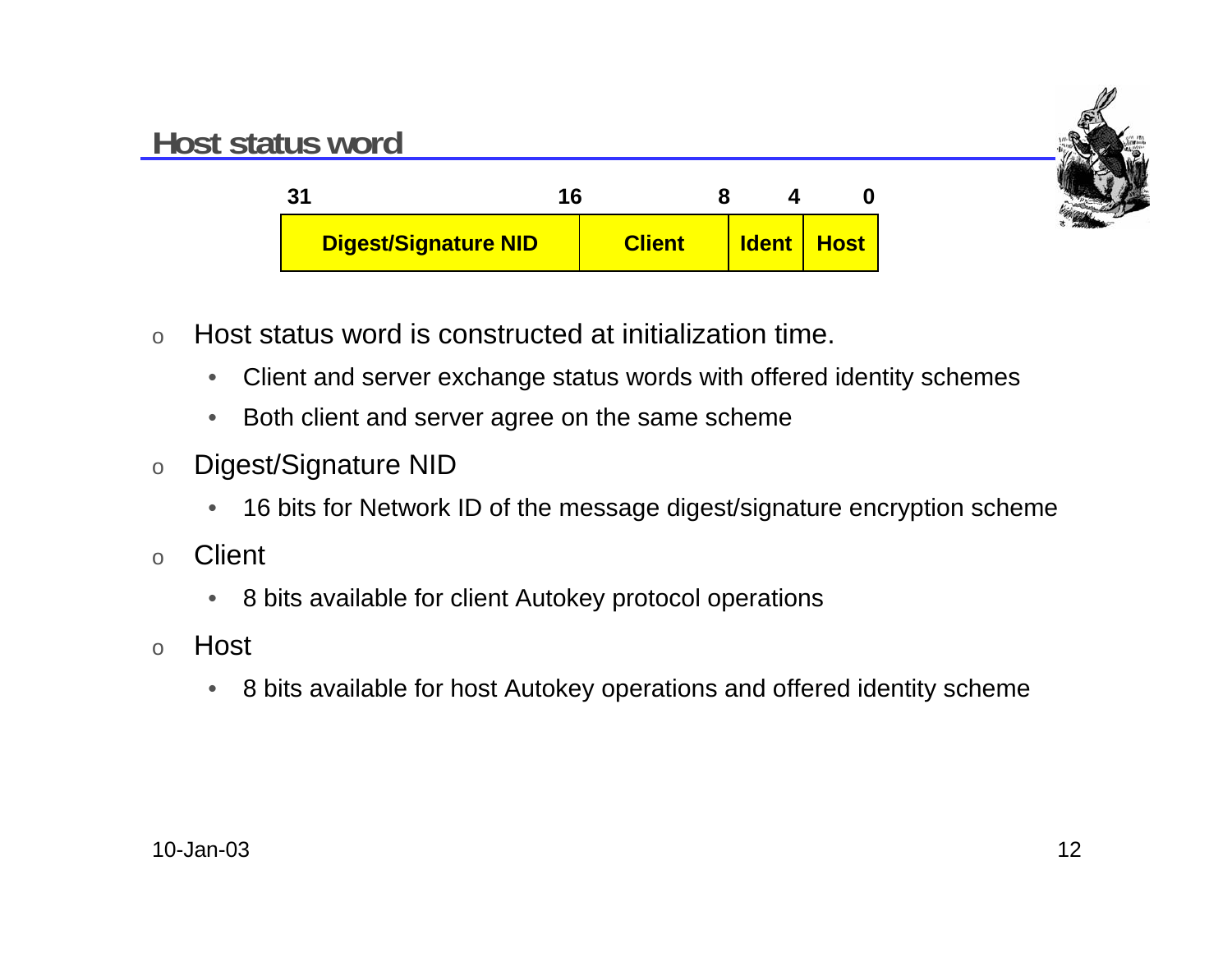o

 $\bullet$ 

•

• Request the server to sign and return a client certificate. The exchange is valid only when the client has synchronized to a proventic source and the server identity has been confirmed.

Obtain and verify the cookie, autokey values and leapseconds table,

depending on the association mode (client-server, broadcast, symmetric).

- oSignature Exchange (SIGN message)
- oValues Exchange (COOKIE and AUTO messages)
- •Verify server identity using agreed identity scheme (TC, IFF, GQ, MV).
- oIdentity Exchange (IFF, GQ and MV messages)
- 

**Autokey protocol exchanges**

Exchange host names; agree on digest/signature and identity schemes.

•Obtain and verify certificates on the trail to a trusted root certificate.

Optional: verify host name/address using reverse-DNS.

- 
- 
- o
- 

Parameter Exchange (ASSOC message - not signed)

- 
- Certificate Exchange (CERT message)



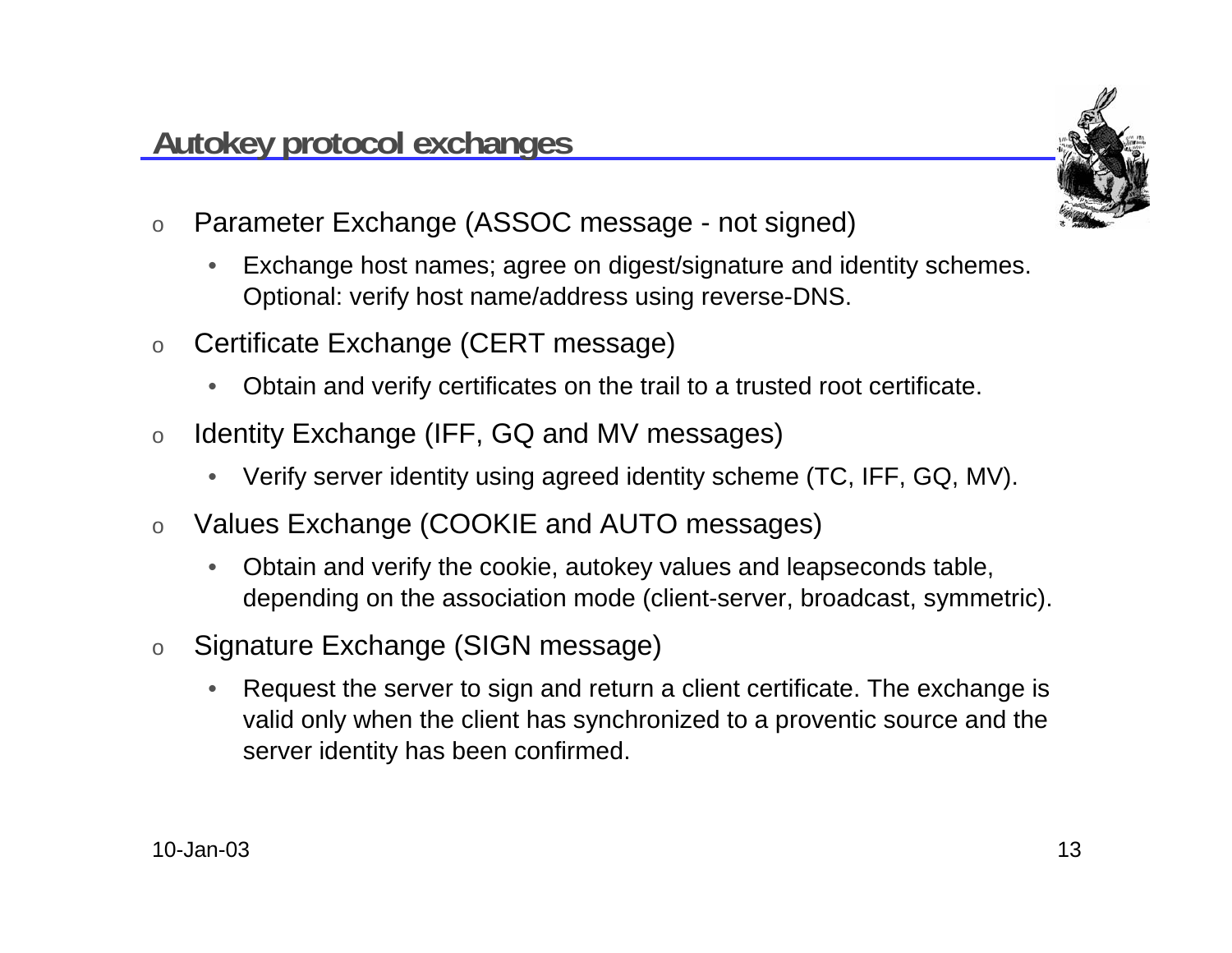

### **Parameter and certificate exchanges**



- o Initial exchange of host status words defines server message digest and signature encryption algorithm and identity scheme.
- o The Certificate Request/Response cycle repeats as needed.
	- •Primary (stratum 1) certificate is explicitly trusted and self-signed.
	- • Secondary certificates are signed by the next lower stratum server and validated with its public key.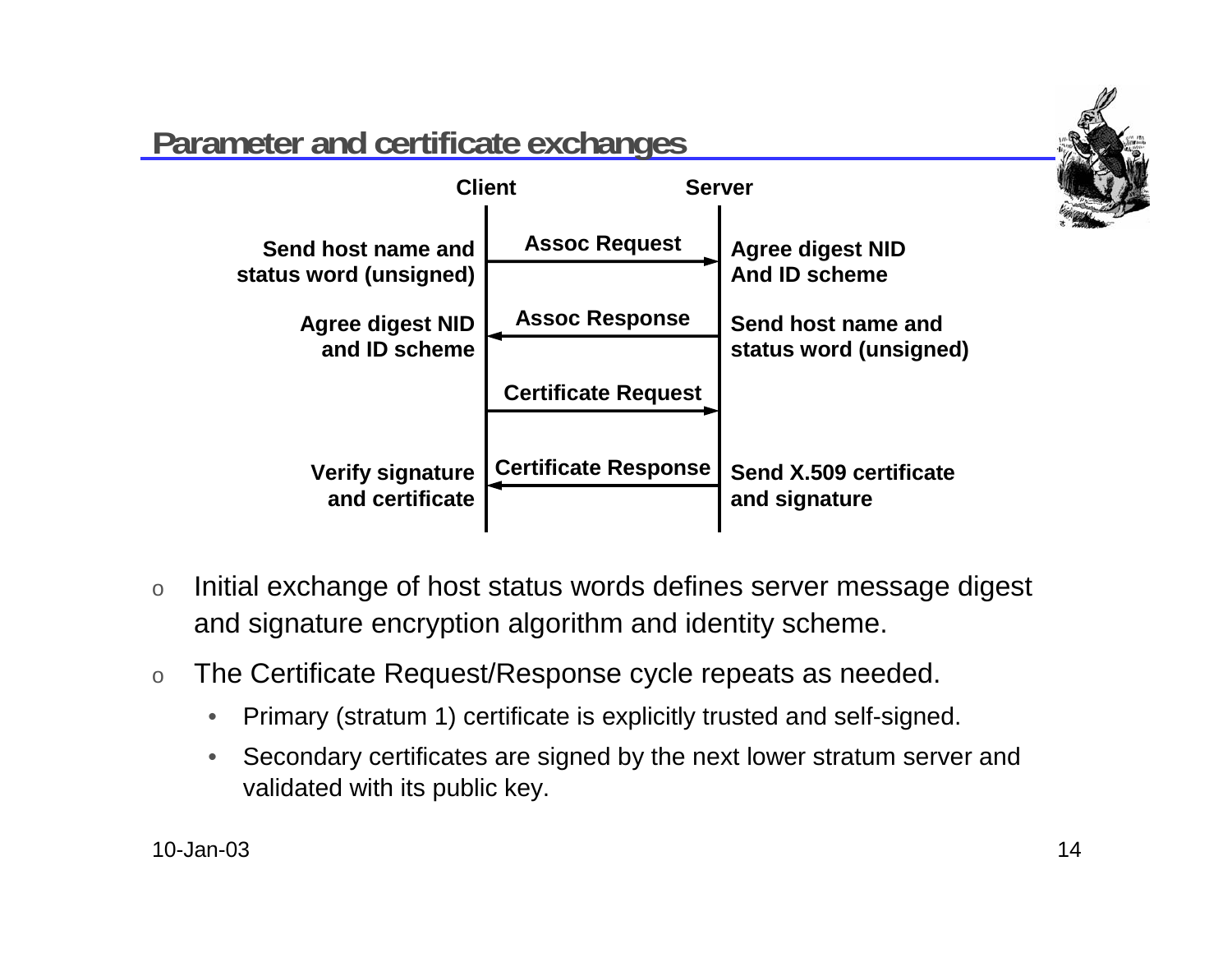### **Identification exchange**



- o This is a challenge-response scheme
	- $\bullet$  Client Alice and server Bob share a common set of parameters and <sup>a</sup> private group key b.
	- •Alice rolls random nonce r and sends to Bob.
	- •Bob rolls random nonce k, computes a one-way function  $f(r, k, b)$  and sends to Alice.
	- •Alice computes some function  $g(f, b)$  to verify that Bob knows b.
- o The signature prevents message modification and binds the response to Bob's private key.
- o An interceptor can see the challenge and response, but cannot determine  $k$  or  $b$  or how to construct a response acceptable to Alice.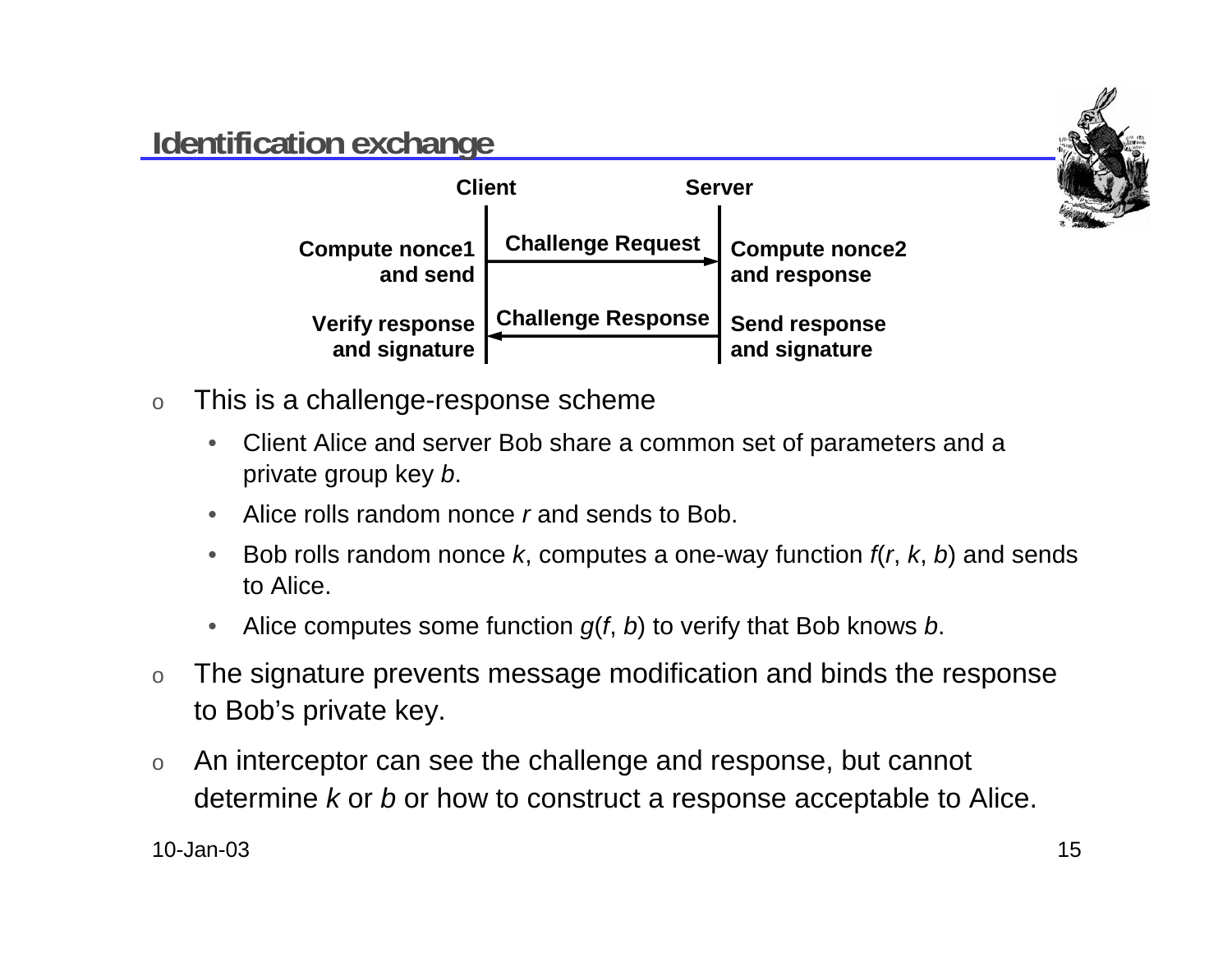### **Cookie exchange ClientActive PeerServerPassive PeerVerify signature; decrypt cookie | Cookie Response Cookie Request Send encrypted cookie and signature** Send public key and signature **Figure 1.1 Temple 1.1 Verify signature**; encrypt cookie

- o Client sends public key to server without signature when not synchronized.
- o Symmetric active peer sends public key and signature to passive peer when synchronized.
- o Server cookie is encrypted from the hash of source/destination addresses, zero key ID and server private value.
- oSymmetric passive cookie is a random value for every exchange.
- oServer private value is refreshed and protocol restarted once per day.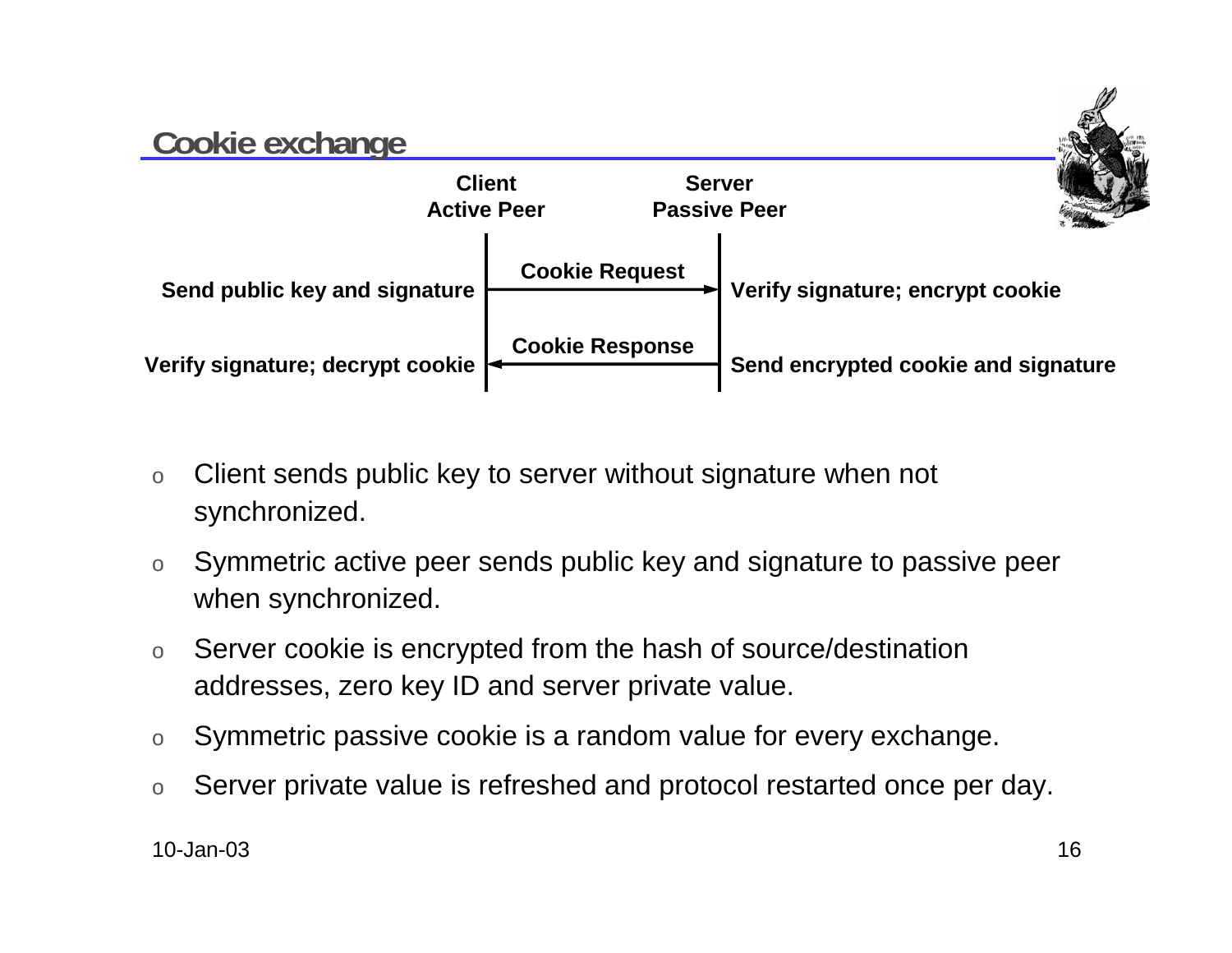### **Autokey exchange ClientActive PeerServerPassive PeerVerify signature; install values <br><b>Autokey Response Autokey Request Send autokey values and signature** Send request and signature  $\begin{array}{c} \begin{array}{c} \hline \end{array} \end{array}$  Verify signature

- o Server generates key list and signature calculated to last about one hour.
- o Client sends request to server without signature when not synchronized.
- oServer replies with the last index number and key ID on the list.
- o Broadcast server uses AUTO response for the first message after regenerating the key and ASSOC response for all other messages.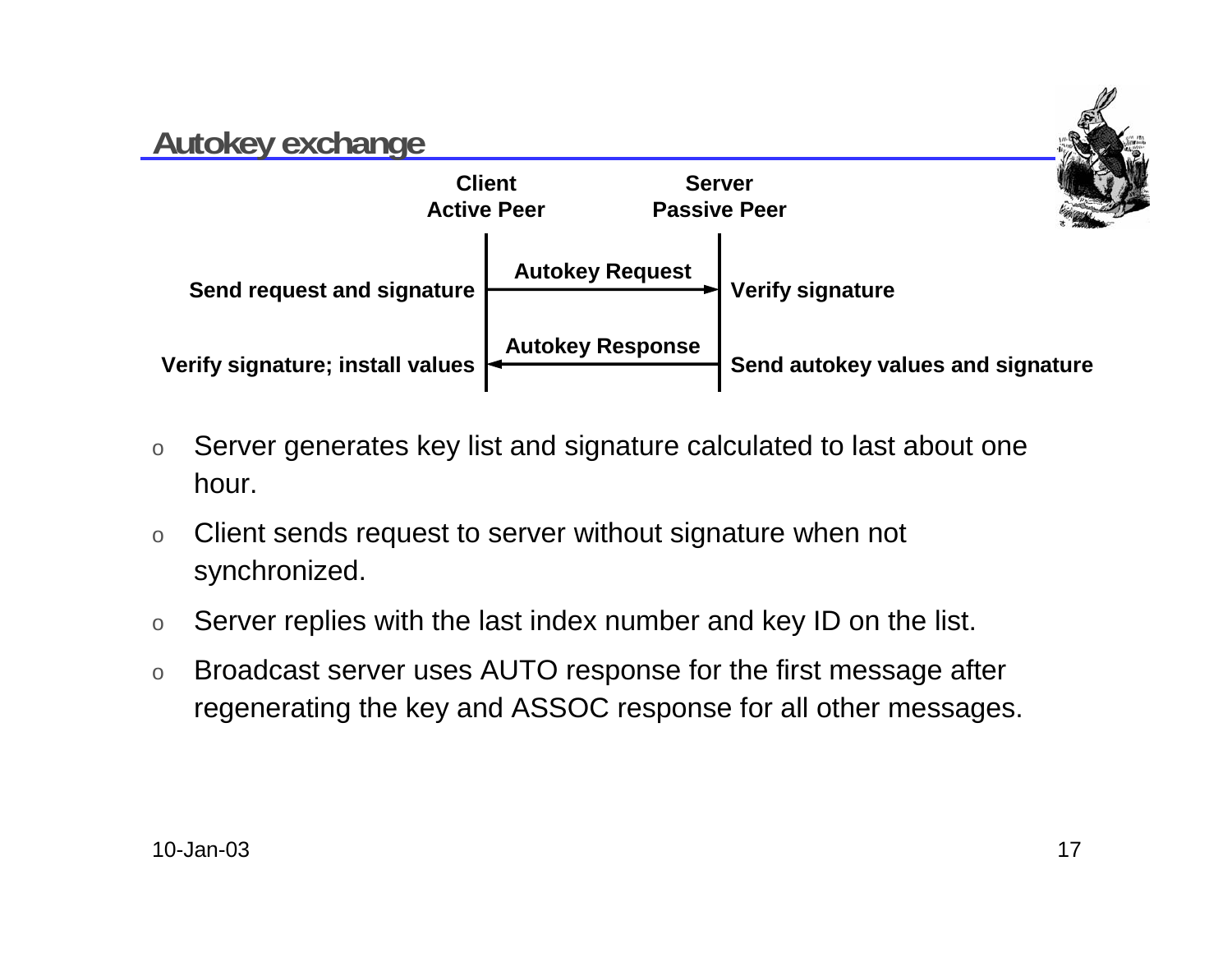

- o This is used to authenticate client to server, with server acting as de facto certificate authority using encrypted credential scheme TBD.
- $\Omega$ Client sends certificate to server with or without signature.
- oServer extracts request data and signs with server private key.
- oClient verifies certificate and signature.
- o Subsequently, client supplies this certificate rather than self-signed certificate, so clients can verify with server public key.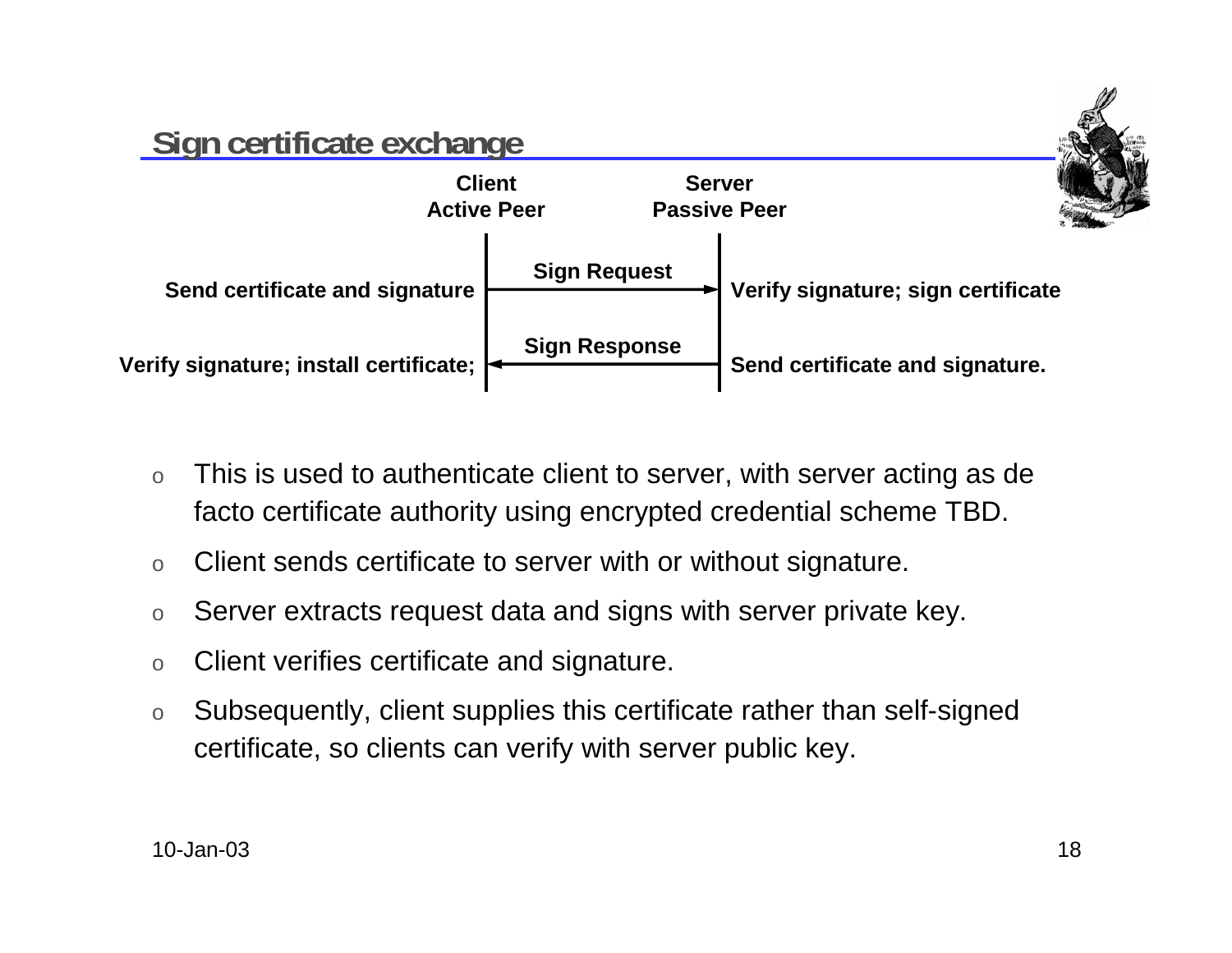

- o The broadcast server sends messages at fixed intervals.
	- • The first message sent after regenerating the key list includes the autokey values and signature.
	- • Other messages include the server association ID, but no signature. This is used as a handle for clients to request the autokey values if necessary.
	- •These messages are considered public values, so the cookie value is zero.
- o When a multicast client receives the first message, it temporarily switches to client/server mode in order to calibrate the networkpropagation delay and authenticate the server.
- o The client first obtains the parameters and verifies the certificate, identity and signature as in client/server mode, then obtains the autokey values and signature.
- o When the propagation delay is calibrated, the client switches back to broadcast client mode and makes no further transmissions.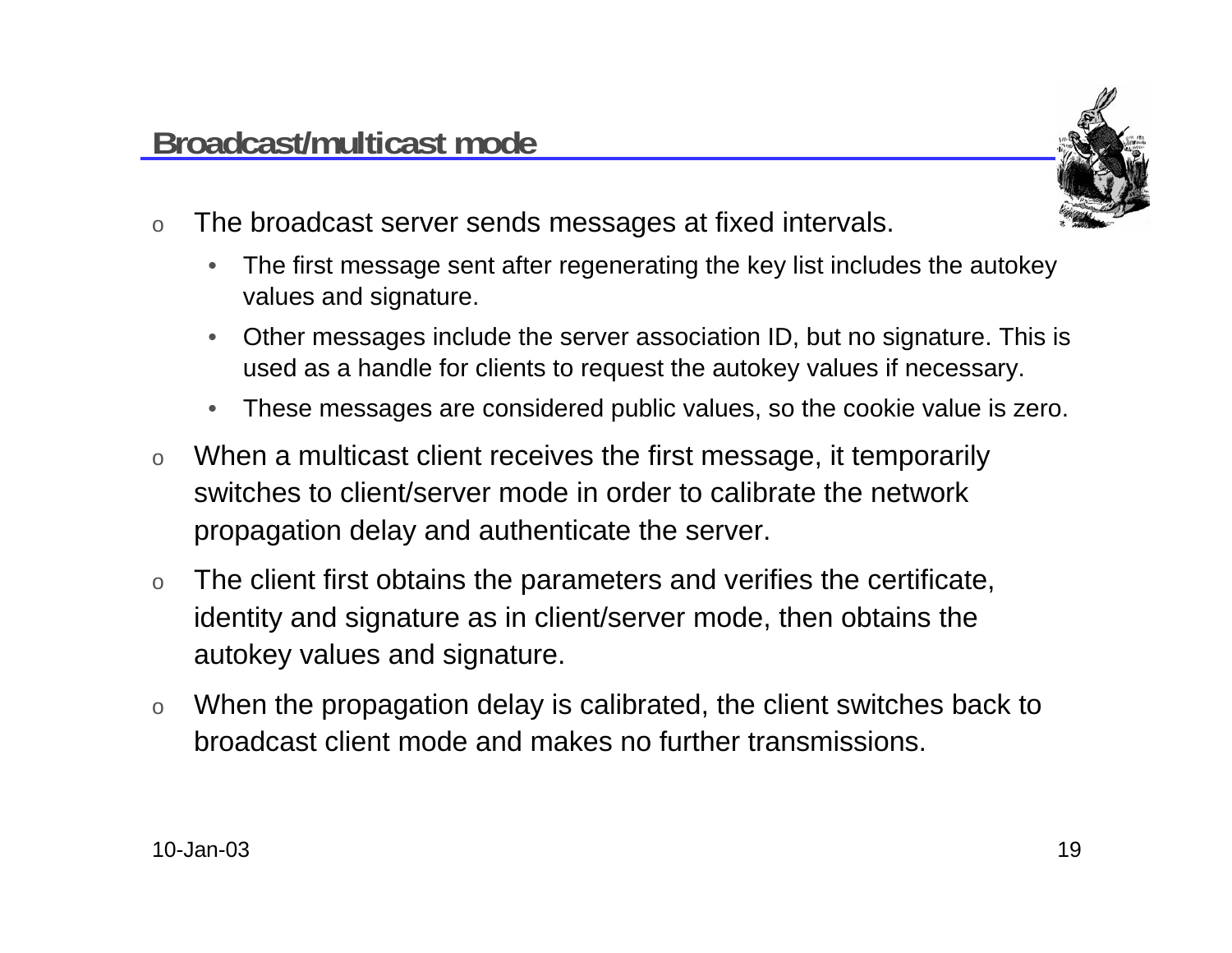

### **Broadcast/multicast mode protocol**

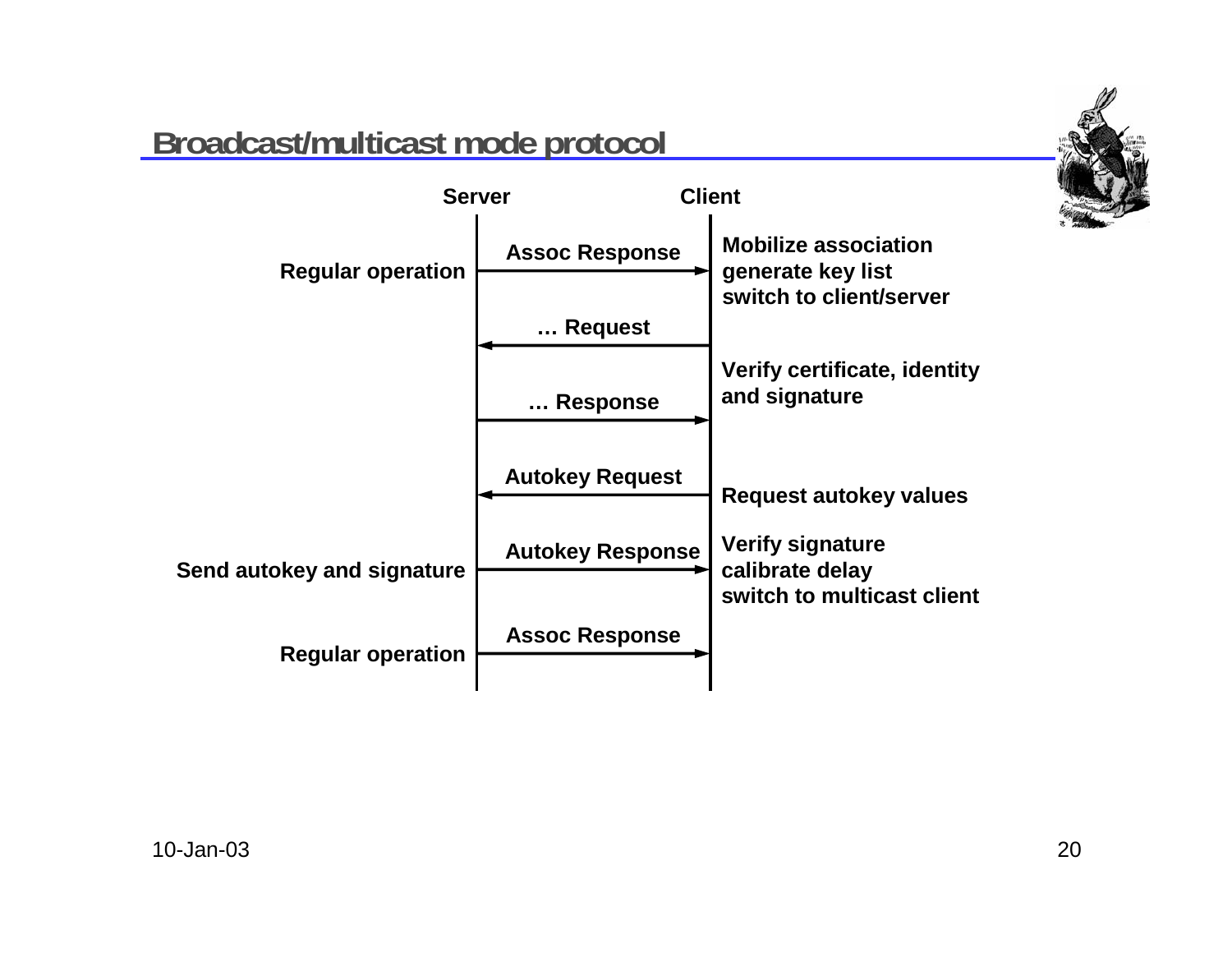### **Symmetric modes**



- o Symmetric peers can each synchronize the other, depending on which one has the lowest synchronization distance.
	- $\bullet$  One of the peers must be active; the other can be active or passive. Each peer computes a cookie and generates key lists independently.
	- • The passive peer is presumably already synchronized to a proventic source. It mobilizes an association upon arrival of the first message from the active peer and begins a parameter exchange.
	- • The active peer proceeds through the various exchanges until synchronized to the passive peer. The passive peer continues the parameter exchange.
	- • When the active peer is synchronized, the passive peer proceeds through the various exchanges until synchronized to the active peer.
	- $\bullet$  When the passive peer is synchronized, both peers continue using the key lists as necessary. An AUTO response with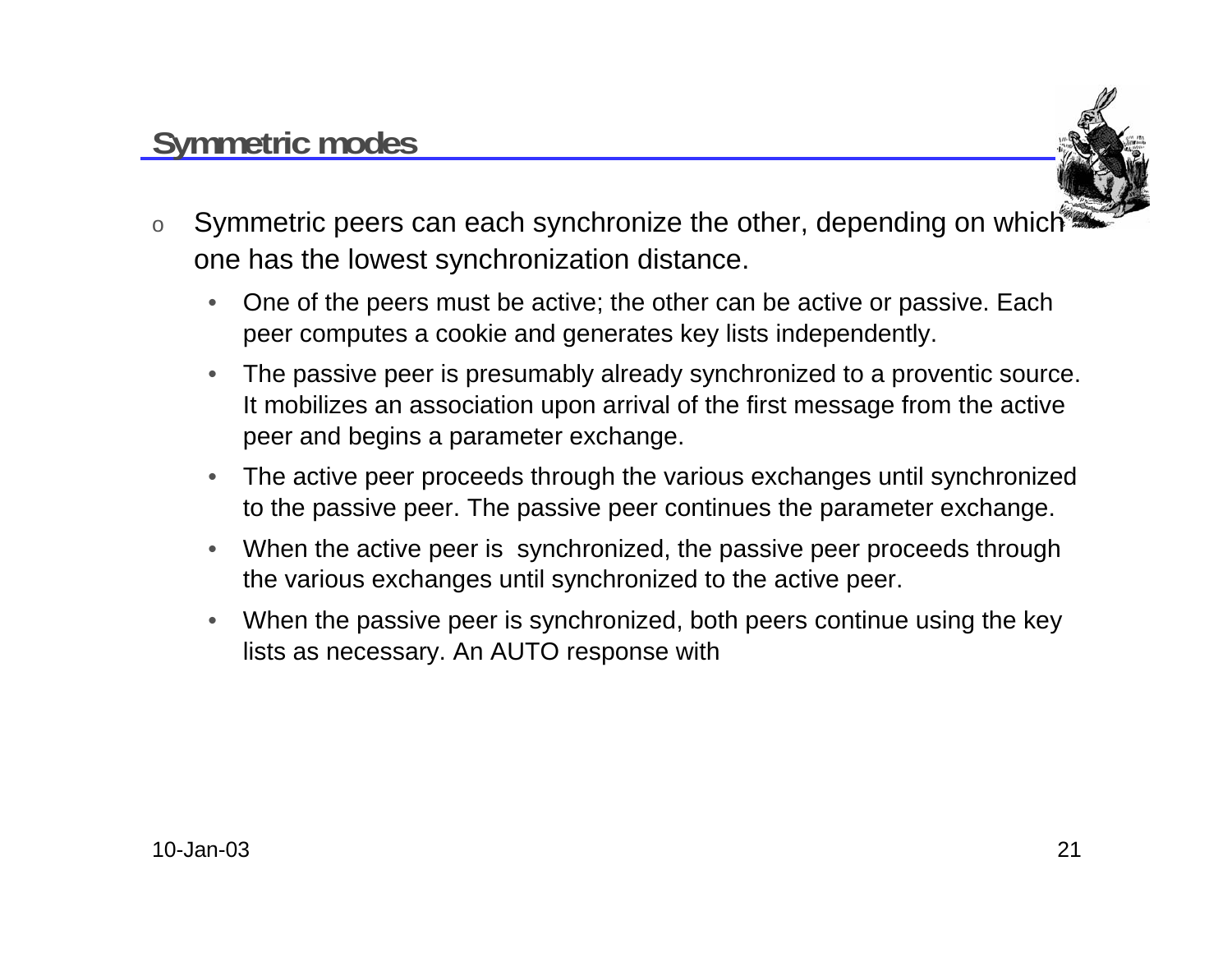

### **Symmetric modes protocol**

| <b>Symmetric</b><br><b>Active</b>                                         |                         | <b>Symmetric</b><br><b>Passive</b>                  |  |
|---------------------------------------------------------------------------|-------------------------|-----------------------------------------------------|--|
| <b>Obtain credentials;</b><br>mobilize association;<br>generate key list. | <b>Cookie Request</b>   | <b>Obtain credentials;</b><br>mobilize association: |  |
|                                                                           |                         | compute cookie.                                     |  |
|                                                                           | <b>Cookie Response</b>  | <b>Generate key list;</b>                           |  |
|                                                                           | <b>Autokey Request</b>  | send cookie;<br>send autokey values.                |  |
| Regenerate key list;<br>send autokey values.                              | <b>Autokey Response</b> |                                                     |  |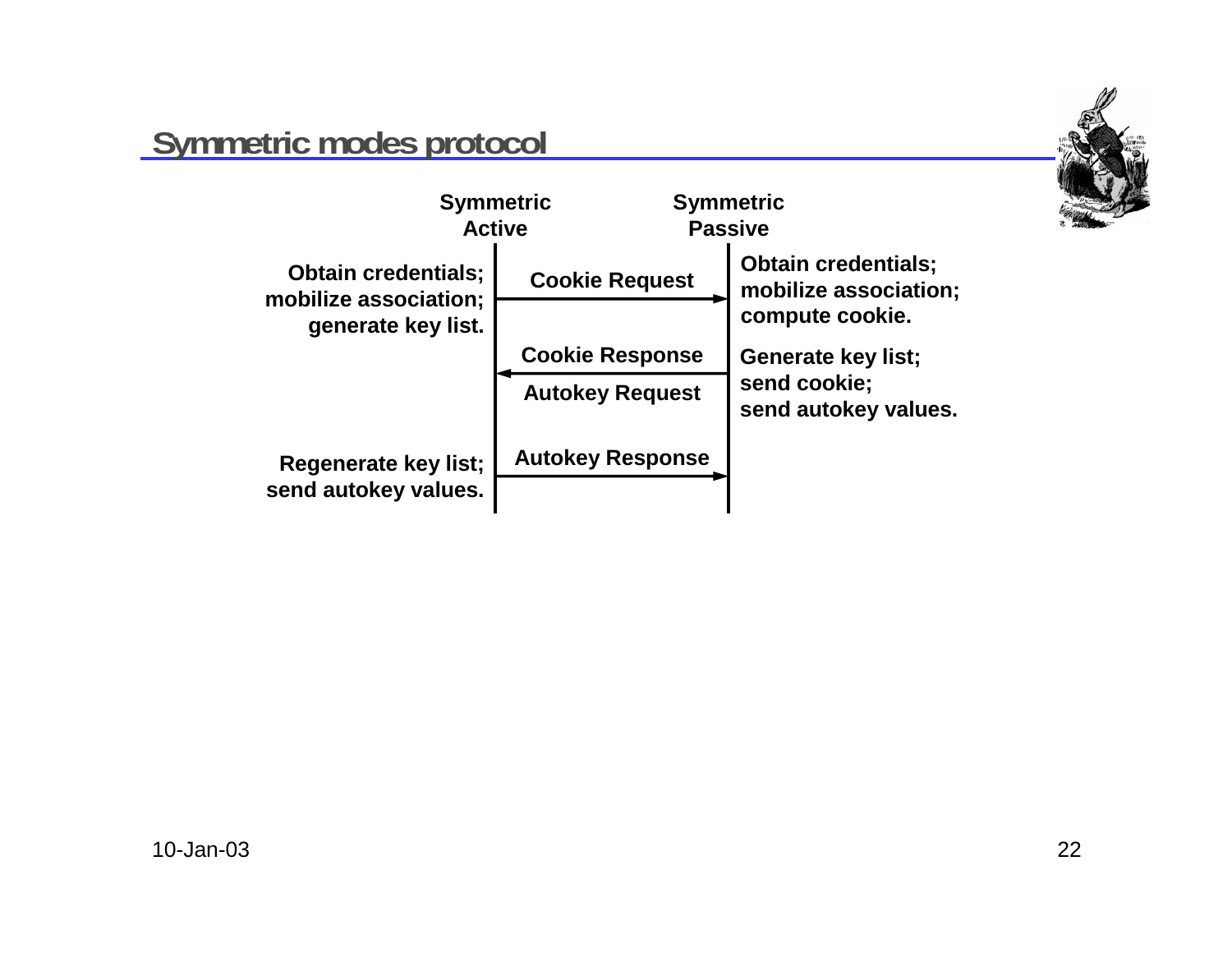## **TAI leapsecond table**



- o The UTC leapsecond table contains the historic epoches, in NTP seconds, of leapsecond insertions since UTC began in 1972
	- $\bullet$ An authoritative copy is on NIST NTP servers in pub/leap-seconds
	- $\bullet$ It can be retrieved directly from NIST using FTP
	- $\bullet$ It can be retrieved from a server or peer during the Autokey dance
	- •If both peers have the table, only the most recent is used
	- $\bullet$ NTP provides the seconds offset relative to TAI to the kernel
- o Application program interface
	- •The ntp\_gettime() system call returns the current time and seconds offset relative to TAI
	- Currently, only FreeBSD, Linux and locally modified SunOS and Tru64 (Alpha) have modified kernels to support this interface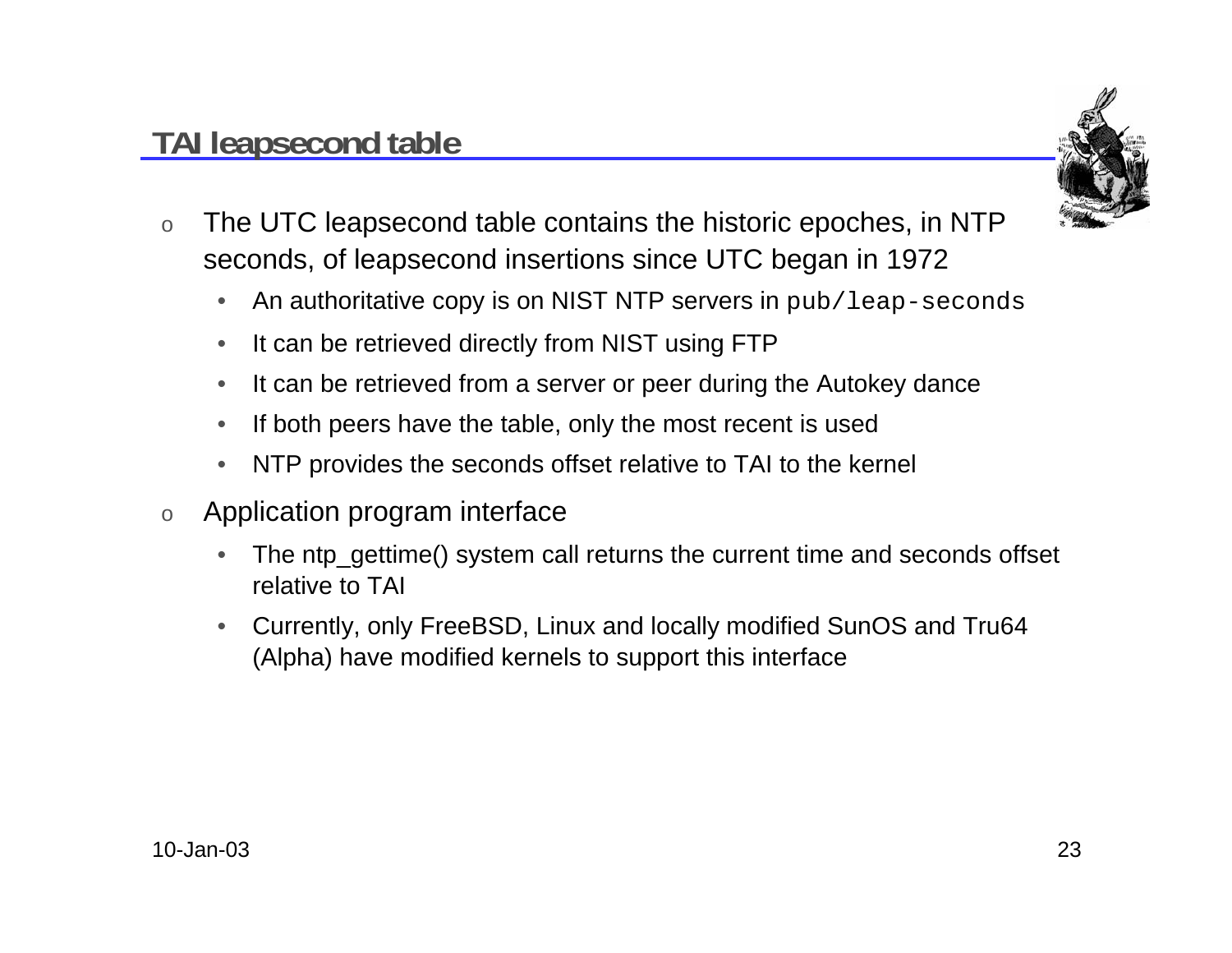

- o NTP Version 4 architecture and algorithms
	- $\bullet$ Backwards compatible with earlier versions
	- •Improved local clock model implemented and tested
	- •Multicast mode with propagation calibration implemented and tested
	- •IPv6 support implemented and tested
- o Autonomous configuration Autoconfigure
	- •Manycast mode implemented and tested
	- • Span-limited, hierarchical multicast groups using NTP distributed mode and add/drop heuristics under study
- o Autonomous authentication Autokey
	- •Ultimate security based on public-key infrastructure
	- •Random keys used only once
	- •Automatic key generation and distribution
	- •Autokey Version 2 implemented and tested in NTP Version 4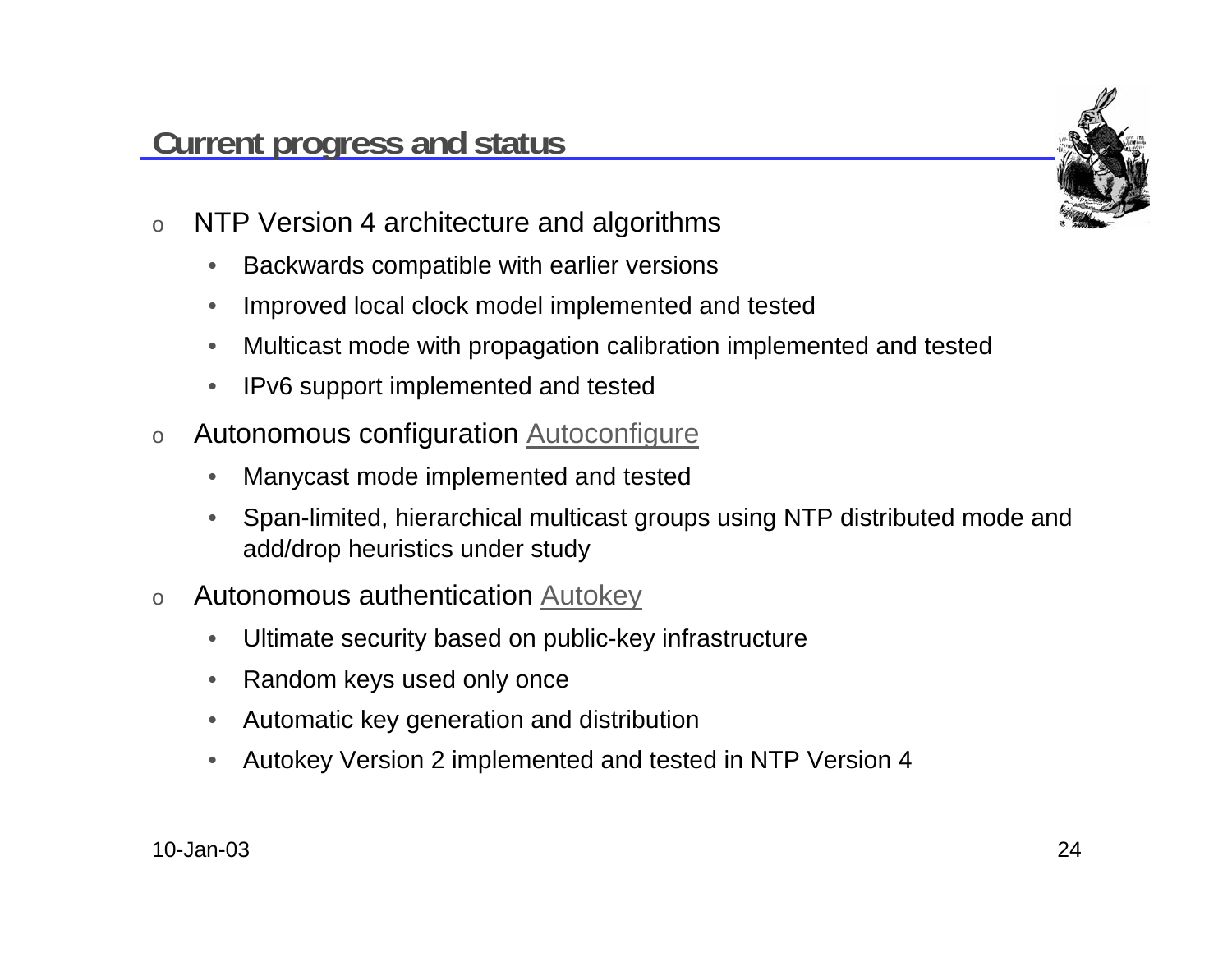### **Future plans**



- o Deploy, test and evaluate NTP Version 4 daemon in testbeds, then at friendly sites in the US, Europe and Asia
- oRevise the NTP formal specification and launch on standards track
- oParticipate in deployment strategies with NIST, USNO, others
- oProsecute standards agendae in IETF, ANSI, ITU, POSIX
- o Develop scenarios for other applications such as web caching, DNS servers and other multicast services